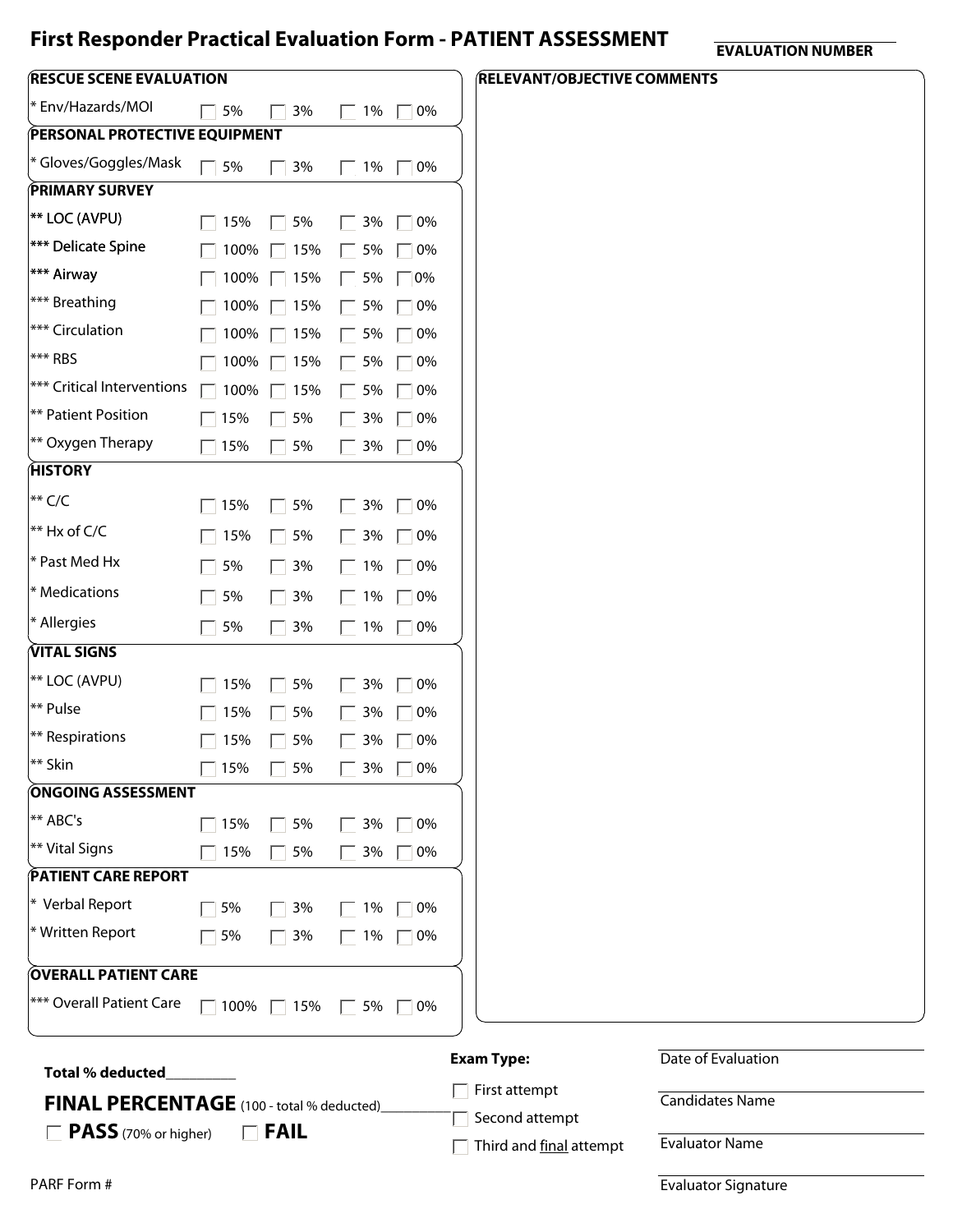## **First Responder Practical Evaluation Form - MANDATORY ENDORSEMENT SKILL STATIONS**

| (POCKET MASK (Mandatory for FR 1, FR 2, and FR 3)            |           |                        |                                 | <b>RELEVANT/OBJECTIVE COMMENTS</b> |
|--------------------------------------------------------------|-----------|------------------------|---------------------------------|------------------------------------|
| * Wears PPE                                                  | 5%        | 3%                     | 1%<br>0%<br>$\Box$              |                                    |
| *** Demonstrates the use of PM                               |           | 100% 7 15%             | 5%<br>$\Box$<br>$\Box$ 0%       |                                    |
| <b>ORAL QUESTIONS</b>                                        |           |                        |                                 |                                    |
| $*$ States when it is appropriate to use PM                  | 5%        | 3%                     | $\Box$ 0%<br>$\Box$ 1%          |                                    |
| <b>OXYGEN ADMINISTRATION (Mandatory for FR 2 and FR 3)</b>   |           |                        |                                 |                                    |
| *** Handles oxygen tank safely                               | 100%      | 15%                    | 0%<br>5%                        |                                    |
| $ **$ Assembles oxygen tank to regulator                     | 15%       | 5%                     | 3%<br>0%                        |                                    |
| <b>ORAL QUESTIONS</b>                                        |           |                        |                                 |                                    |
| $*$ States when it is appropriate to apply oxygen            | 5%        | 3%                     | 1%<br>0%                        |                                    |
| * States what litre flow would be used                       | 5%        | 3%                     | 1%<br>$\Box$ 0%<br>$\mathbf{L}$ |                                    |
| <b>AIRWAY MANAGEMENT (Mandatory for FR 2 and FR 3)</b>       |           |                        |                                 |                                    |
| * Wears PPE                                                  | 5%        | 3%                     | 1%<br>0%                        |                                    |
| <sup>***</sup> Measures and inserts OPA                      | 100%      | 15%                    | 5%<br>0%                        |                                    |
| <sup>**</sup> Removes OPA                                    | 15%       | 5%                     | 3%<br>0%                        |                                    |
| $ ***$ Suctions the oral cavity                              | 100%      | 15%                    | 5%<br>0%<br>$\mathbf{L}$        |                                    |
| <b>ORAL QUESTIONS</b>                                        |           |                        |                                 |                                    |
| $*$ States when it is appropriate to insert OPA              | 5%        | 3%                     | 1%<br>0%                        |                                    |
| $*$ States when it is appropriate to use Suction             | 5%        | 3%                     | 1%<br>0%<br>$\mathbf{L}$        |                                    |
| <b>BREATHING MANAGEMENT (Mandatory for FR 2 and FR 3)</b>    |           |                        |                                 |                                    |
| * Wears PPE                                                  | 5%        | 3%                     | 0%<br>1%                        |                                    |
| *** Demonstrates Adult BVM                                   | 100%      | 15%                    | 5%<br>0%                        |                                    |
| <sup>***</sup> Demonstrates Child BVM                        |           | $\Box$ 100% $\Box$ 15% | 5% □ 0%<br>$\Box$               |                                    |
| <sup>***</sup> Demonstrates Infant BVM                       |           | 100% ■ 15%             | 5%<br>$\Box$<br>$\Box$ 0%       |                                    |
| <b>ORAL QUESTIONS</b>                                        |           |                        |                                 |                                    |
| $*$ States how to determine the proper size BVM              | 5%        | 3%                     | 1%<br>$\Box$ 0%<br>$\mathbf{L}$ |                                    |
| <b>ORAL GLUCOSE ADMINISTRATION (Mandatory for FR 3 only)</b> |           |                        |                                 |                                    |
| * Wears PPE                                                  | 5%        | 3%                     | 1%<br>0%                        | <b>Exam Type:</b>                  |
| *** Ensures unconscious patients are 3/4 prone               | 100       | 15%                    | 5%<br>0%                        | First attempt                      |
| ** Administers glucose                                       | 15%       | 5%                     | 3%<br>0%                        | Second attempt                     |
| <b>ORAL QUESTIONS</b>                                        |           |                        |                                 | Third and final attempt            |
| $*$ States how much glucose should be administered           | $\Box$ 5% | 3%                     | 1%<br>$\Box$ 0%<br>$\mathbf{L}$ |                                    |
| <b>Total % deducted</b>                                      |           |                        |                                 | Date of Evaluation                 |
| <b>FINAL PERCENTAGE</b> (100 - total % deducted)             |           |                        |                                 | <b>Candidates Name</b>             |
| $\Box$ <b>PASS</b> (70% or higher)<br>$\Box$ FAIL            |           |                        |                                 | <b>Evaluator Name</b>              |
| PARF Form #                                                  |           |                        |                                 | <b>Evaluator Signature</b>         |